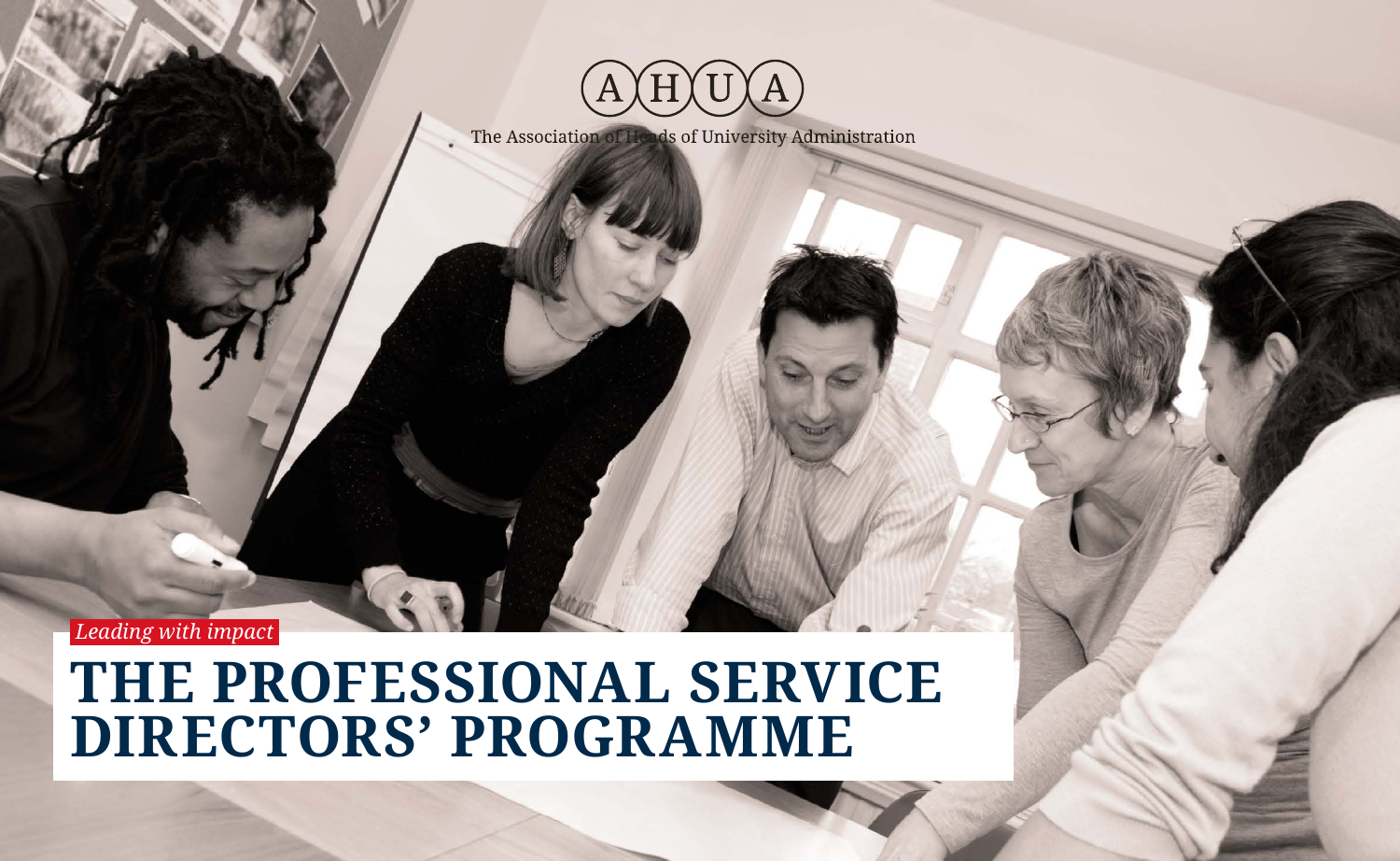

 *Leading with impact* 

# **THE PROFESSIONAL SERVICE DIRECTORS' PROGRAMME**

# *Introduction*

*Those working at Director level are required to demonstrate expertise and deliver effectively in their functional areas, while aligning their activities with the academic landscape and contributing to the wider, ever-changing organisational agenda. As well as strategic intelligence and the ability to 'read' the political environment, they require confidence in communication and rapport building, and considerable self-awareness.* 

*This programme has been designed to enhance and develop the existing leadership skills, knowledge, experience and mindset of early-career Directors and Heads within higher education professional services, to achieve greater personal impact and influence.*

#### **Programme overview**

Through a range of tailored activities including individual sessions, action learning and whole group workshops featuring specialist guest contributors, participants will explore what's needed to become more effective in their roles from several different perspectives.

- Greater understanding of the knowledge, skills and attitudes required for further success in their role and to achieve greater personal impact and influence.
- **Explored leadership through various lenses: self,** teams, in the context of the academic landscape and wider organisation, and leading pan-institutional strategic initiatives.
- Developed themselves in the moment through practical application, experimentation, reflection and direct feedback.
- Greater self-awareness of personal style and impact, as well as appreciation of difference.
- Clarity of thinking about areas of strength and development needs.
- Developed a diverse network of colleagues from across the sector for ongoing collaboration and inspiration.

Learning experiences will be interactive and experiential, enabling participants to work with live case studies and real challenges in readiness for applying them in practice. This approach, together with the safe and confidential environments created both online and in-person, will allow individuals to refine their skills, test and challenge their thinking, and feel confident to learn from mistakes as well as good practice.

# **Programme objectives**

**As a result of the programme, participants will have:**

# **Who is this programme for?**

Early-career Directors and Heads of professional services who have been in role for 1–3 years. It is open to both those who are new to higher education and those with experience of the sector.

*I have extended my network of contacts in the HE sector and gained a deeper understanding of issues across all business areas in HE.* 

> **Janet Peden Ulster University**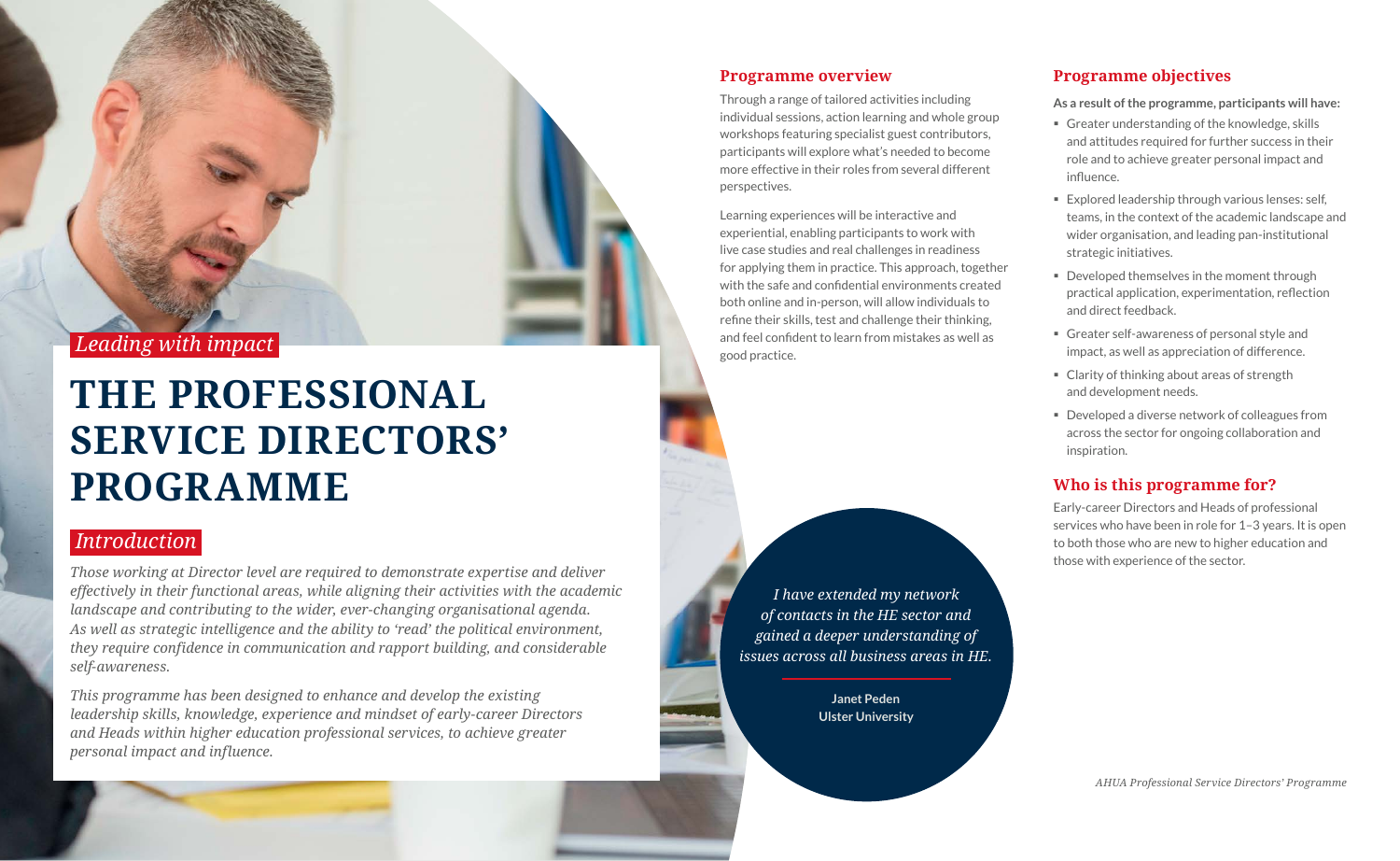| 2022             |                 |                                     |                     |
|------------------|-----------------|-------------------------------------|---------------------|
| 12 January       | $15.00 - 17.00$ | Programme launch                    | Online              |
| 29/30/31 March   | Two hours       | Individual 1-2-1 session            | Online              |
| 26 - 28 April    | $14.00 - 16.00$ | Residential at Crewe Hall, Cheshire | <b>M</b> In-person  |
| 25 May           | $10.00 - 16.00$ | Action learning set 1               | Online              |
| 6 July           | $10.00 - 16.00$ | Action learning set 2               | Online              |
| 7 September      | $10.00 - 16.00$ | Workshop                            | <b>AL</b> In-person |
| 19 October       | $10.00 - 16.00$ | Action learning set 3               | Online              |
| 7 December       | $10.00 - 16.00$ | Action learning set 4               | Online              |
| 2023             |                 |                                     |                     |
| 17/18/19 January | Two hours       | Individual 1-2-1 session            | Online              |
| 25 January       | $15.00 - 17.00$ | Programme close                     | Online              |

#### **What the programme includes**

Spread over twelve months, the programme's combination of in-person and online experiences amounts to a total of eight-and-a-half days. Dates and further details are summarised below.

#### **Key components of the programme include:**

#### *1 The Margerison & McCann Team Management Profile is a unique individual and team development tool. It gives personal feedback based on extensive research into what creates personal success and high-performance teamworking.*

- Welcome and closing events, introducing you to your programme colleagues, preparing you for your learning journey together and celebrating your achievement at its end.
- An individual coaching session with a qualified coach at the start and end of the programme to explore and review your professional development.
- An individual Team Management Profile**1** and Click 360 Report**2** providing personalised feedback on work preferences and how colleagues experience your leadership style.
- A two-and-a-half-day residential event at Crewe Hall in Cheshire designed to enable you to develop individually while connecting and building networks together.
- Four participant-led, themed learning sets offering facilitated reflection and sharing of wisdom and experiences to engage you in making progress on real challenges.
- A one-day mid-programme workshop focused on exploring and understanding the academic landscape, including panel and café-style interaction with guest speakers from a range of academic disciplines, roles and institutions.

*2 The Click 360 Report is produced from an online feedback questionnaire that describes behaviours common to a successful leader. Completed by the participant and 7–10 work colleagues, data is processed and presented anonymously in a comprehensive report.* 

### **Programme sessions & dates**

*Through personal reflection, the 1:1s and discussion with my group I feel I have improved my management, coaching and leadership skills extensively.* 

> **Chrissa Beaumont formerly University of Buckinghamshire**

> > *AHUA Professional Service Directors' Programme*